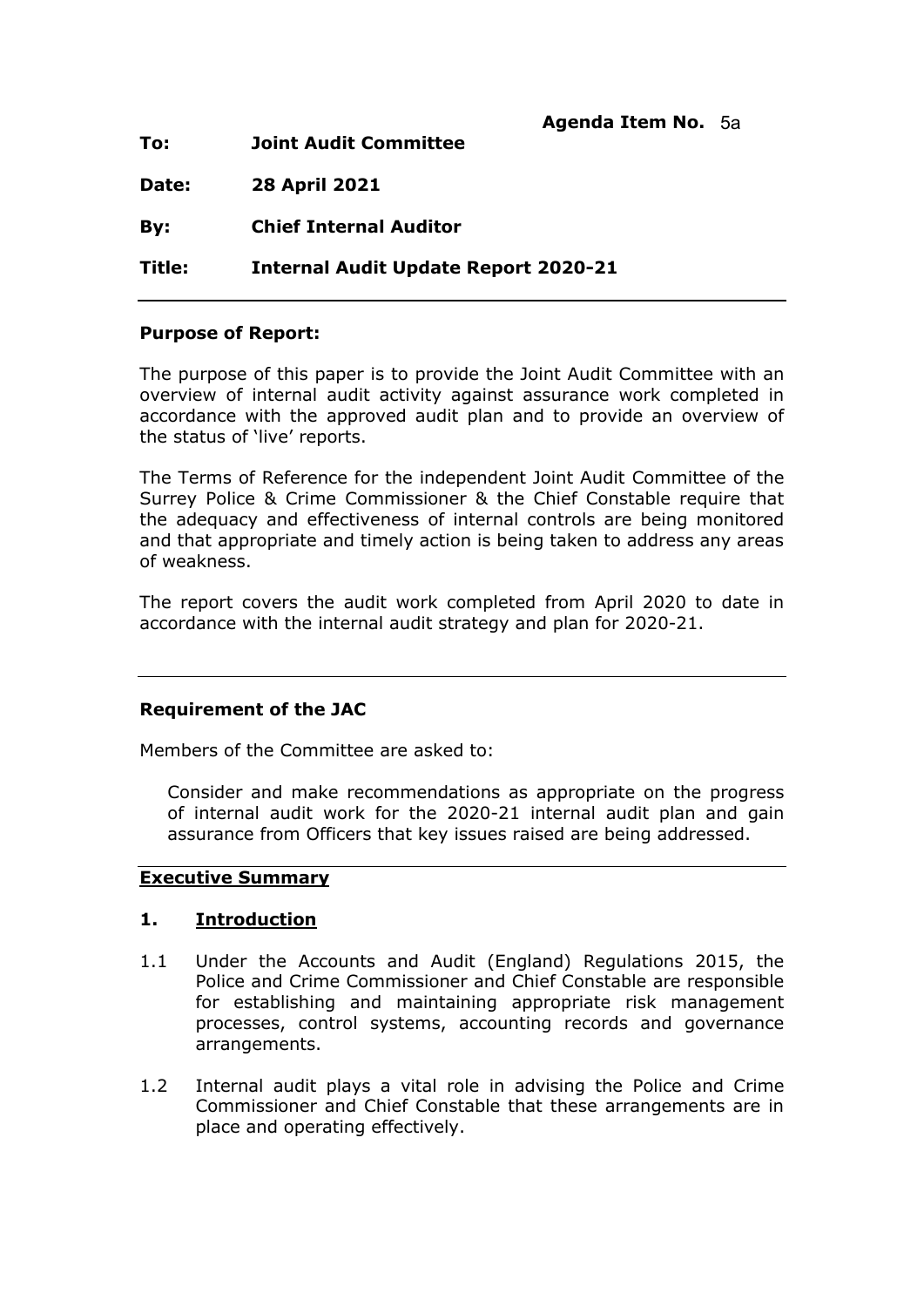- 1.3 In accordance with the Public Sector Internal Audit Standards and the Internal Audit Charter, the Chief Internal Auditor is required to provide a written status report to the Joint Audit Committee, summarising internal audit's performance relative to the agreed plan.
- 1.4 A summary of progress made for 2020-21 is attached at appendix 1. Key issues to highlight at this stage of the year are as follows:
	- As previously reported, SIAP staff continue to work remotely, and although the impacts of the COVID-19 pandemic resulted in a slow start to the 2020/21 plan delivery, significant progress has been made. At the time of writing, we have delivered 100% of the Surrey plan and 95% of the joint plan with Sussex Police.
	- Monthly meetings are taking place with the Head of Strategic Systems (IT) and Head of Client Services to aid communication and timeliness of response to IT reviews.
	- We remain on track to provide an internal audit opinion for 2020/21. Fieldwork for all remaining 2020/21 reviews has either been completed or is well advanced and in progress.

Karen Shaw Chief Internal Auditor Deputy Head of Southern Internal Audit Partnership Tel. 07784265138 or e-mail [karen.shaw@hants.gov.uk](mailto:karen.shaw@hants.gov.uk)

APPENDICES *Appendix 1* = Internal Audit progress report 2020/21.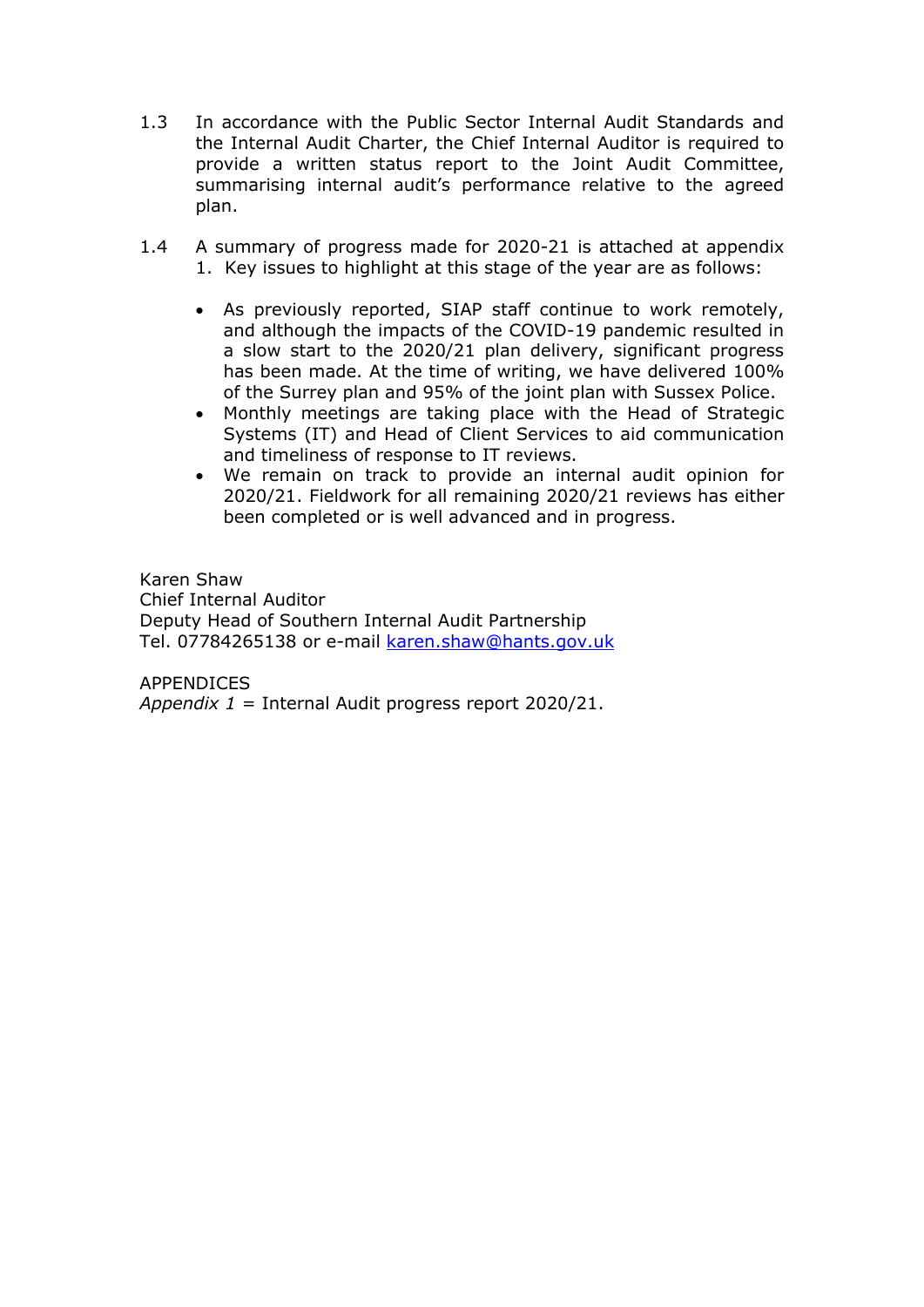# **Internal Audit Progress Report (April 2021)**

**Office of the Police and Crime Commissioner for Surrey and Surrey Police** 

Office of the Police and Crime **Commissioner for Surrey** 





Assurance through excellence and innovation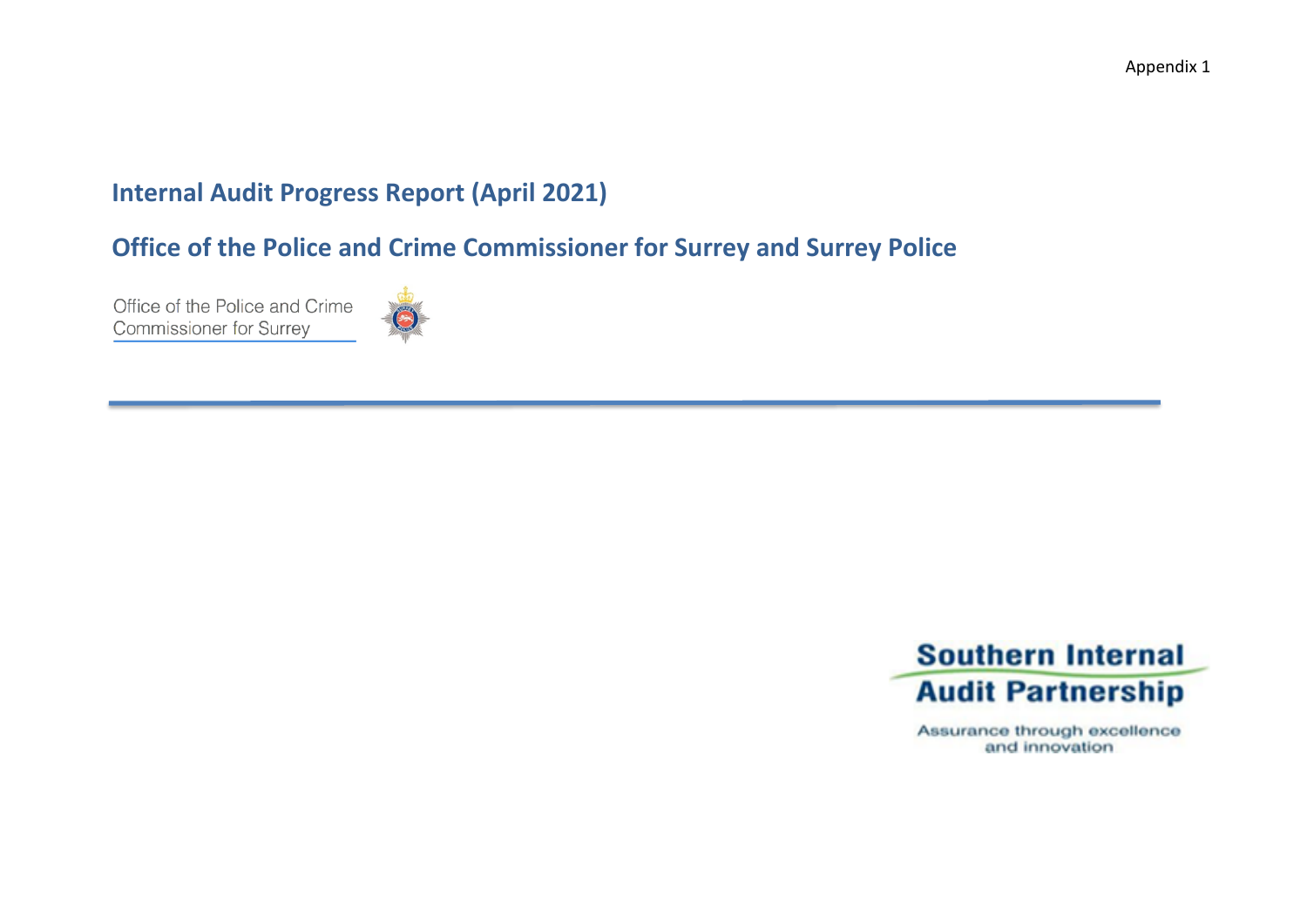#### **Contents:**

| 1. | Purpose of report                              |          |
|----|------------------------------------------------|----------|
|    | Performance dashboard                          |          |
| 3. | Analysis of 'Live' audit reviews               | $6 - 7$  |
| 4. | Rolling work programme                         | $8 - 10$ |
|    | Annexe 1 Pre 2020-21 Audit Opinion Definitions |          |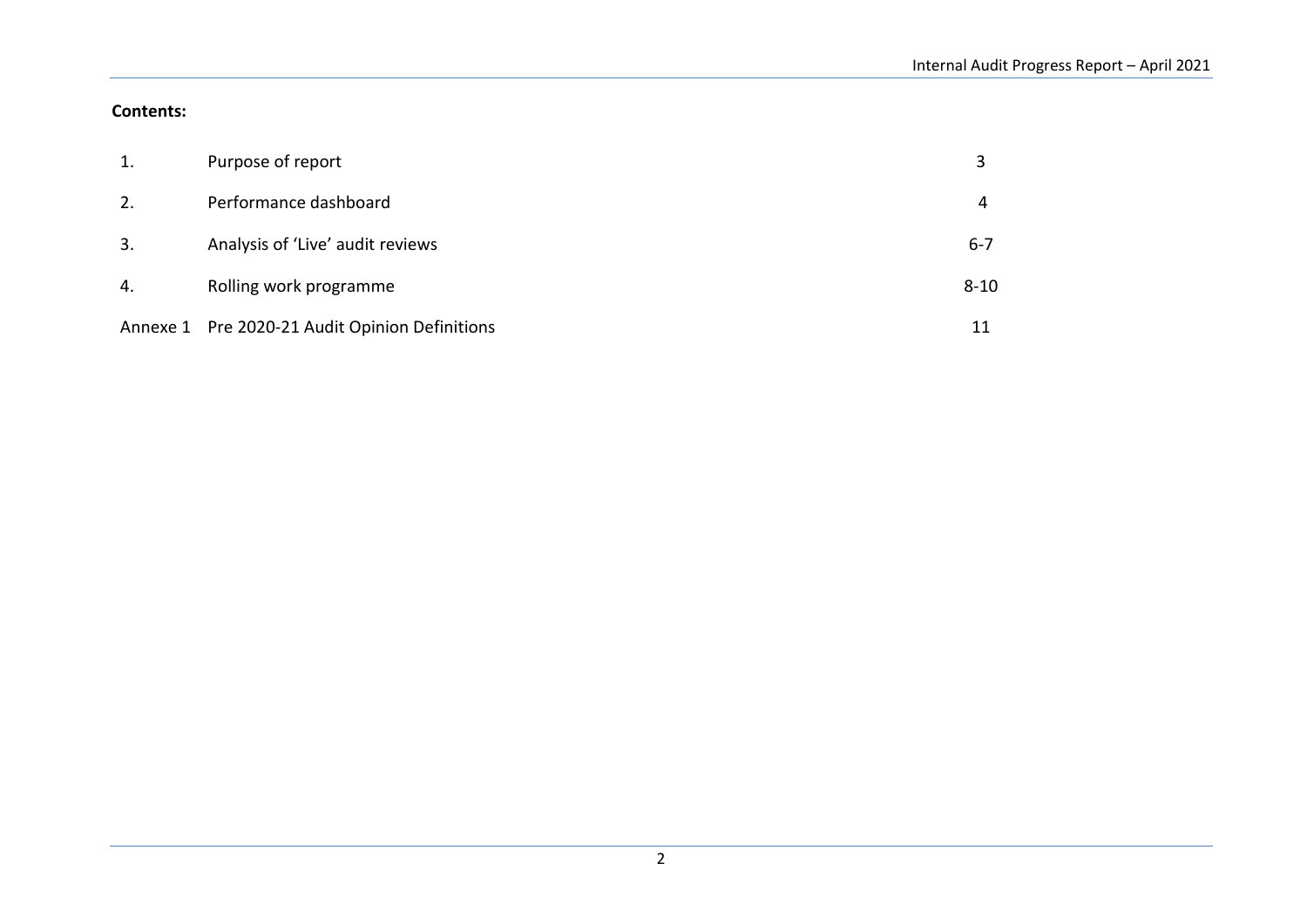#### **1. Purpose of report**

Internal audit reviews culminate in an opinion on the assurance that can be placed on the effectiveness of the framework of risk management, control and governance designed to support the achievement of management objectives of the service area under review.

CIPFA have recommended standardising the terminology and definitions used in internal audit engagements across the whole of the public sector and have published a standard set of opinions and supporting definitions for internal audit service providers to use. To ensure we continue to conform to the best practice principles, we have adopted the standard definitions for our 2020/21 work and moving forwards. The assurance opinions are categorised as follows:

**Substantial** A sound system of governance, risk management and control exists, with internal controls operating effectively and being consistently applied to support the achievement of objectives in the area audited. **Reasonable** There is a generally sound system of governance, risk management and control in place. Some issues, non-compliance or scope for improvement were identified which may put at risk the achievement of objectives in the area audited. **Limited** Significant gaps, weaknesses or non-compliance were identified. Improvement is required to the system of governance, risk management and control to effectively manage risks to the achievement of objectives in the area audited. **No** Immediate action is required to address fundamental gaps, weaknesses or non-compliance identified. The system of governance, risk management and control is inadequate to effectively manage risks to the achievement of objectives in the area audited.

*\* Some reports listed within this progress report (pre 2020/21 audit plan) refer to categorisations used by SIAP prior to adoption of the CIPFA standard definitions, reference is provided at Annex 1 on page 11.*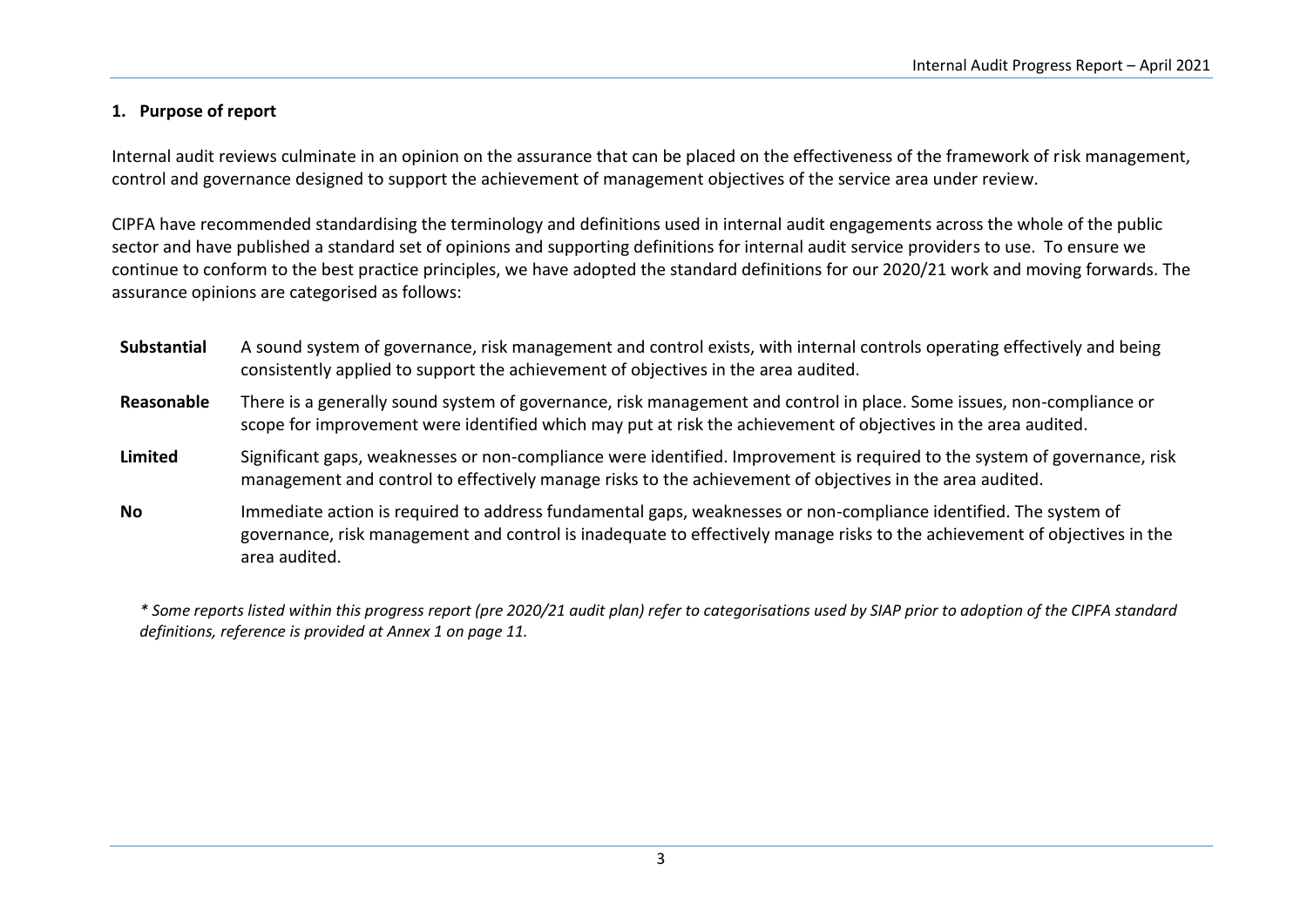#### **2. Performance dashboard**





### **Days Delivered**

|                           | Surrey 2020/21 plan | <b>Joint Sussex and Surrey</b><br>2020/21 plan |
|---------------------------|---------------------|------------------------------------------------|
| <b>Original Plan Days</b> | 130                 | 292                                            |
| <b>Revised Plan Days</b>  | 98                  | 272                                            |
| Days delivered            | 98                  | 244                                            |
| Percentage of revised     | 100%                | 95%                                            |
| plan delivered            |                     |                                                |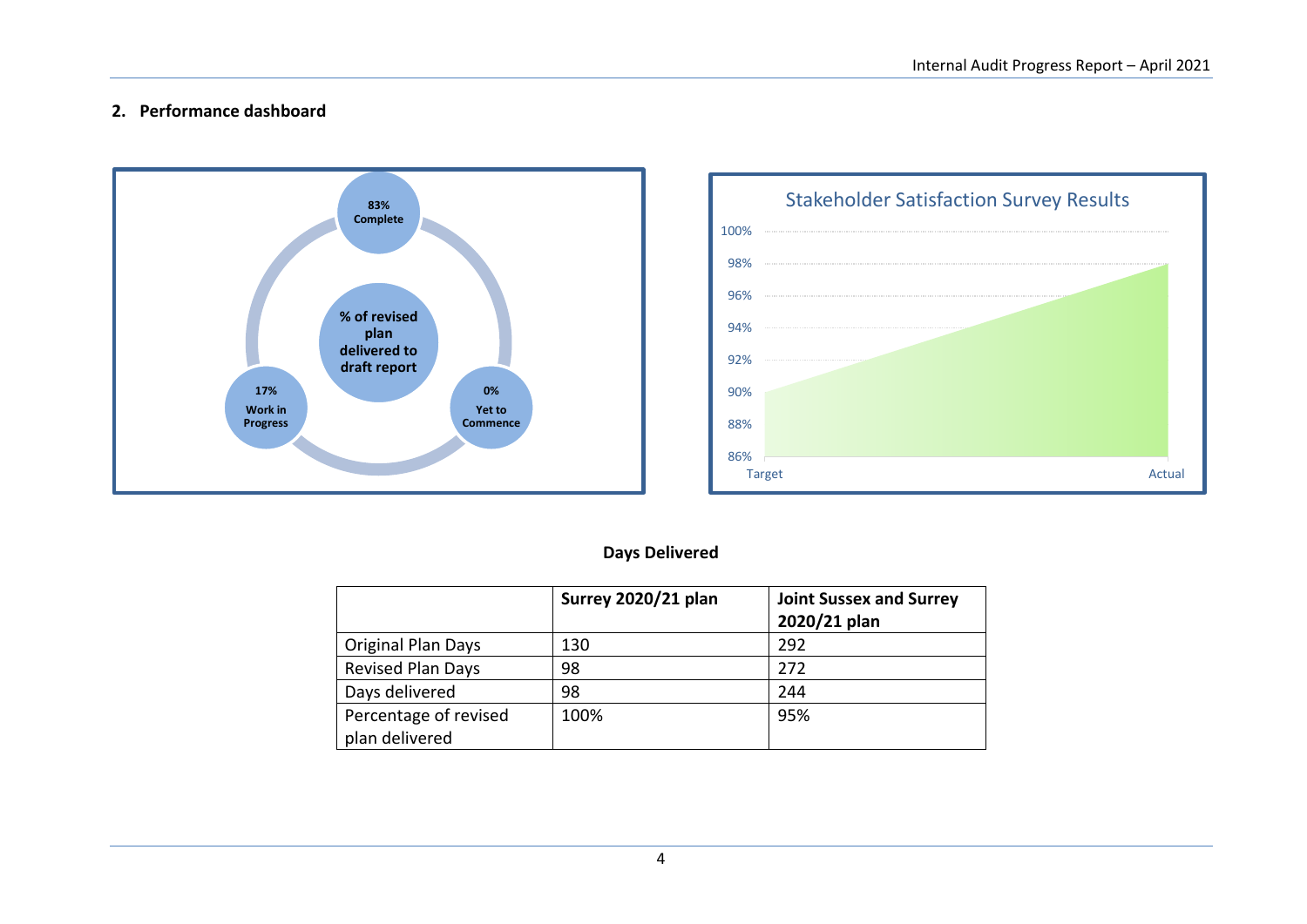#### **Compliance with Public Sector Internal Audit Standards**

An External Quality Assessment of the Southern Internal Audit Partnership was undertaken by the Institute of Internal Auditors (IIA) in September 2020. The report concluded:

'*The mandatory elements of the IPPF include the Definition of Internal Auditing, Code of Ethics, Core Principles and International Standards. There are 64 fundamental principles to achieve with 118 points of recommended practice. We assess against the principles.* 

*It is our view that the Southern Internal Audit Partnership conforms to all 64 of these principles.*

*We have also reviewed SIAP conformance with the Public Sector Internal Audit Standards (PSIAS) and Local Government Application Note (LGAN).* 

*We are pleased to report that SIAP conform with all relevant, associated elements.'*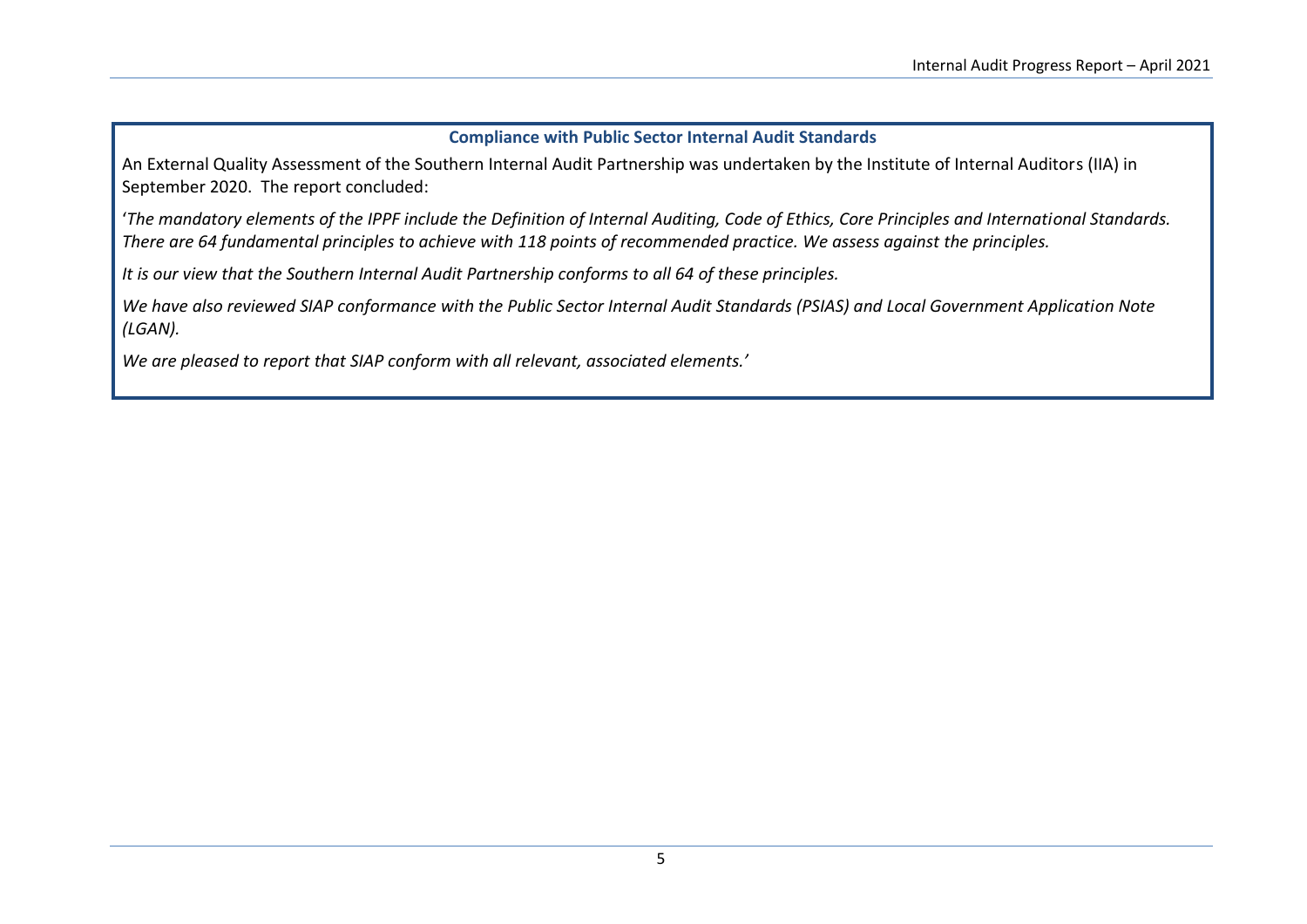# **3. Analysis of 'Live' audit reviews**

| <b>Audit Review</b>                                             | <b>Report</b><br><b>Date</b> | <b>Audit</b><br><b>Sponsor</b> | <b>Assurance</b><br><b>Opinion</b> | <b>Total</b><br><b>Management</b><br>Action(s) | <b>Not</b><br><b>Accepted</b> | <b>Not Yet</b><br><b>Due</b> | <b>Complete</b> | <b>Overdue</b> |                |                         |
|-----------------------------------------------------------------|------------------------------|--------------------------------|------------------------------------|------------------------------------------------|-------------------------------|------------------------------|-----------------|----------------|----------------|-------------------------|
|                                                                 |                              |                                |                                    |                                                |                               |                              |                 | L              | M              | $H$ .                   |
| Project and Programme Management<br>(non $ T ^*$                | 11.09.19                     | <b>CD&amp;IO</b>               | Adequate                           | 3                                              | 0                             | $\mathbf 0$                  | 3               |                |                |                         |
| <b>Benefits Realisation from Investment</b>                     | 10.01.20                     | CFO OPCC<br>& EDCFS            | Adequate                           | 4                                              | 0                             | 0                            | $\overline{2}$  |                | 2 <sup>1</sup> |                         |
| Data Centre                                                     | 06.05.20                     | CFO OPCC<br>& EDCFS            | Limited                            | 8                                              | 0                             | $\mathbf 0$                  | $\overline{7}$  | $\mathbf{1}$   |                |                         |
| IT Capacity and Performance<br>Management                       | 21.05.20                     | <b>CIO</b>                     | Limited                            | 7                                              | 0                             | $\mathbf{1}$                 | 4               |                | $\mathbf{1}$   | $\mathbf{1}$            |
| IT Data Storage and Back Up                                     | 21.05.20                     | CIO                            | Limited                            | 11                                             | 0                             | $\mathbf 0$                  | 8               |                | $\mathbf{1}$   | $\overline{2}$          |
| <b>IT Resource Management</b>                                   | 23.06.20                     | <b>CIO</b>                     | Limited                            | 16                                             | 0                             | $\mathbf 0$                  | 12              |                | $\mathbf{1}$   | $\overline{\mathbf{3}}$ |
| <b>IT Follow Up</b>                                             | 07.07.20                     | <b>CIO</b>                     | N/A                                | 8                                              | 0                             | 0                            | 4               |                | $\mathbf{1}$   | 3 <sup>°</sup>          |
| Pensions Administration*                                        | 08.09.20                     | CFO&<br><b>EDCFS</b>           | Limited                            | 17                                             | 0                             | $\mathbf 0$                  | 17              |                |                |                         |
| <b>Commercial Unit</b>                                          | 08.09.20                     | CFO&<br><b>EDCFS</b>           | Limited                            | 14                                             | 0                             | $\mathbf 0$                  | $\overline{2}$  |                | 4              | 8                       |
| <b>Cyber Security</b>                                           | 07.10.20                     | <b>CIO</b>                     | Limited/Adequ<br>ate               | 5                                              | 0                             | $\mathbf 0$                  | 3               |                | $\overline{2}$ |                         |
| Joint Procurement                                               | 13.11.20                     | CFO OPCC<br>& EDCFS            | Reasonable                         | 6                                              | 0                             | $\mathbf 0$                  | 5               |                |                | $\mathbf{1}$            |
| <b>Estates Management</b>                                       | 07.01.20                     | CFO OPCC<br>& EDCFS            | Limited                            | 9                                              | 0                             | $\mathbf 0$                  | 3               |                | $\overline{2}$ | 4                       |
| IT Business Continuity and Disaster<br><b>Recovery Planning</b> | 11.01.21                     | <b>CIO</b>                     | Limited                            | 10                                             | 0                             | $\mathbf 0$                  | $\overline{2}$  |                | 8              |                         |
| <b>Business Continuity</b>                                      | 19.01.21                     | CFO OPCC<br>& EDCFS            | Reasonable                         | 4                                              | 0                             | $\overline{2}$               | $\mathbf{1}$    |                | $\mathbf{1}$   |                         |
| Fraud Proactive - Procurement Cards                             | 21.01.21                     | CFO OPCC<br>& EDCFS            | N/A                                | 10                                             | 0                             | $\mathbf 0$                  | 8               |                | $\overline{2}$ |                         |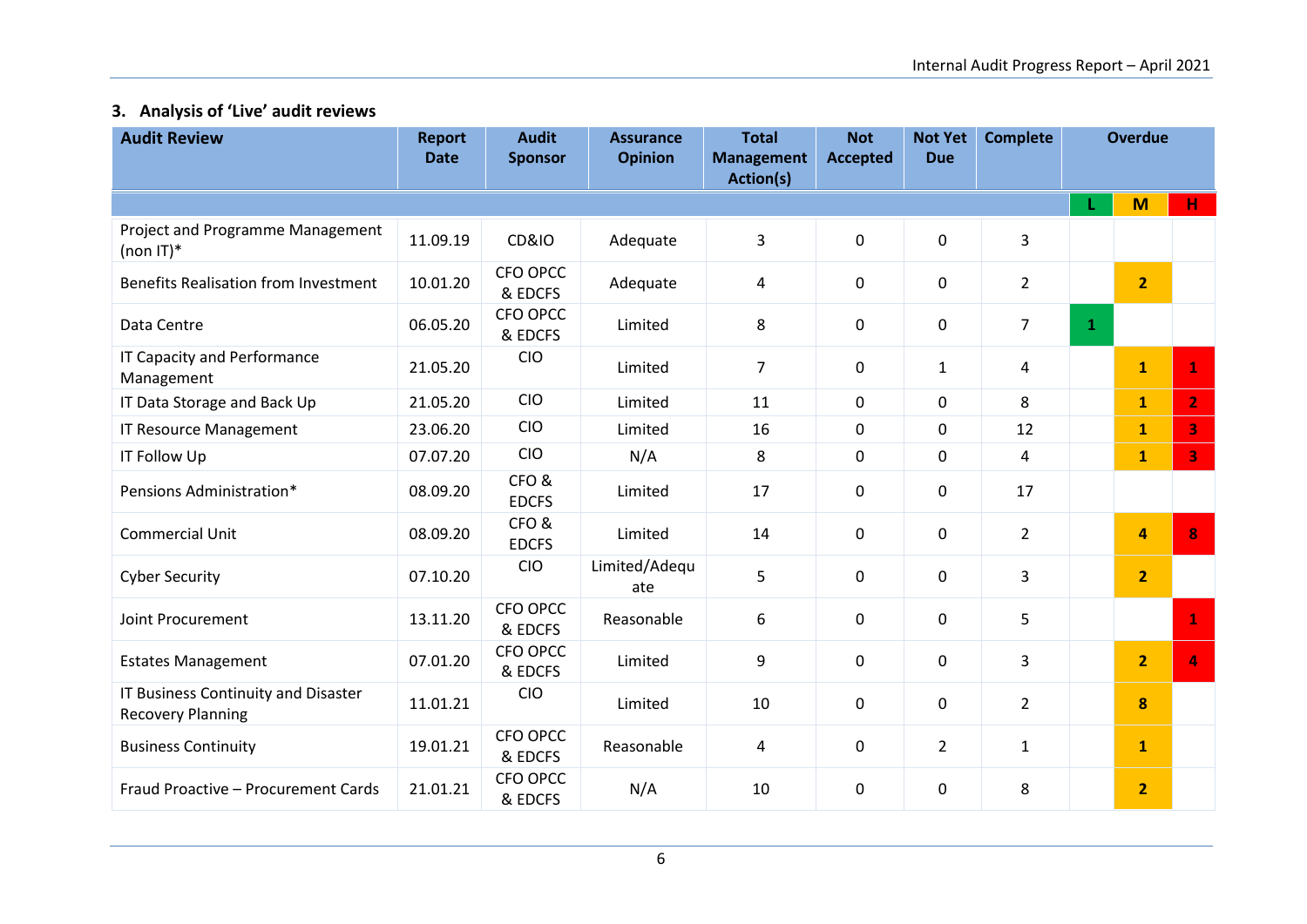| Information Governance - Data<br>Sharing Agreements* | 21.01.21 | CFO OPCC<br>& EDCFS | Reasonable  | $\overline{2}$ | 0 | $\pmb{0}$ | $\overline{2}$ |    |                 |
|------------------------------------------------------|----------|---------------------|-------------|----------------|---|-----------|----------------|----|-----------------|
| IT Follow Up                                         | 05.03.21 | <b>CIO</b>          | N/A         | 0              | 0 | 0         | 0              |    |                 |
| <b>OPCC Risk Management</b>                          | 11.03.21 | CFO OPCC            | Reasonable  | 3              | 0 | 3         | 0              |    |                 |
| Main Accounting                                      | 15.03.21 | CFO OPCC<br>& EDCFS | Reasonable  | 8              | 0 | 3         | 5              |    |                 |
| Payroll*                                             | 23.03.21 | CFO OPCC<br>& EDCFS | Substantial | 1              | 0 | 0         | 1              |    |                 |
| <b>Accounts Receivable</b>                           | 09.04.21 | CFO OPCC<br>& EDCFS | Substantial | 0              | 0 | 0         | $\mathbf 0$    |    |                 |
| <b>Organisational Risk Management</b><br>(Force)     | 13.04.21 | CFO OPCC<br>& EDCFS | Limited     | 13             | 0 | 13        | 0              |    |                 |
| <b>Total</b>                                         |          |                     |             |                |   |           |                | 25 | 22 <sub>1</sub> |

\* Denotes audits where all actions have been completed since the last progress report

More detailed information regarding overdue management actions is contained in the management report from the Executive Director Finance and Commercial Services.

| <b>Audit Sponsor (Director)</b>                           |              |
|-----------------------------------------------------------|--------------|
| Chief Finance Officer, Surrey OPCC                        | CΕO          |
| Executive Director for Commercial & Financial<br>Services | <b>EDCFS</b> |
| <b>Chief Information Officer</b>                          |              |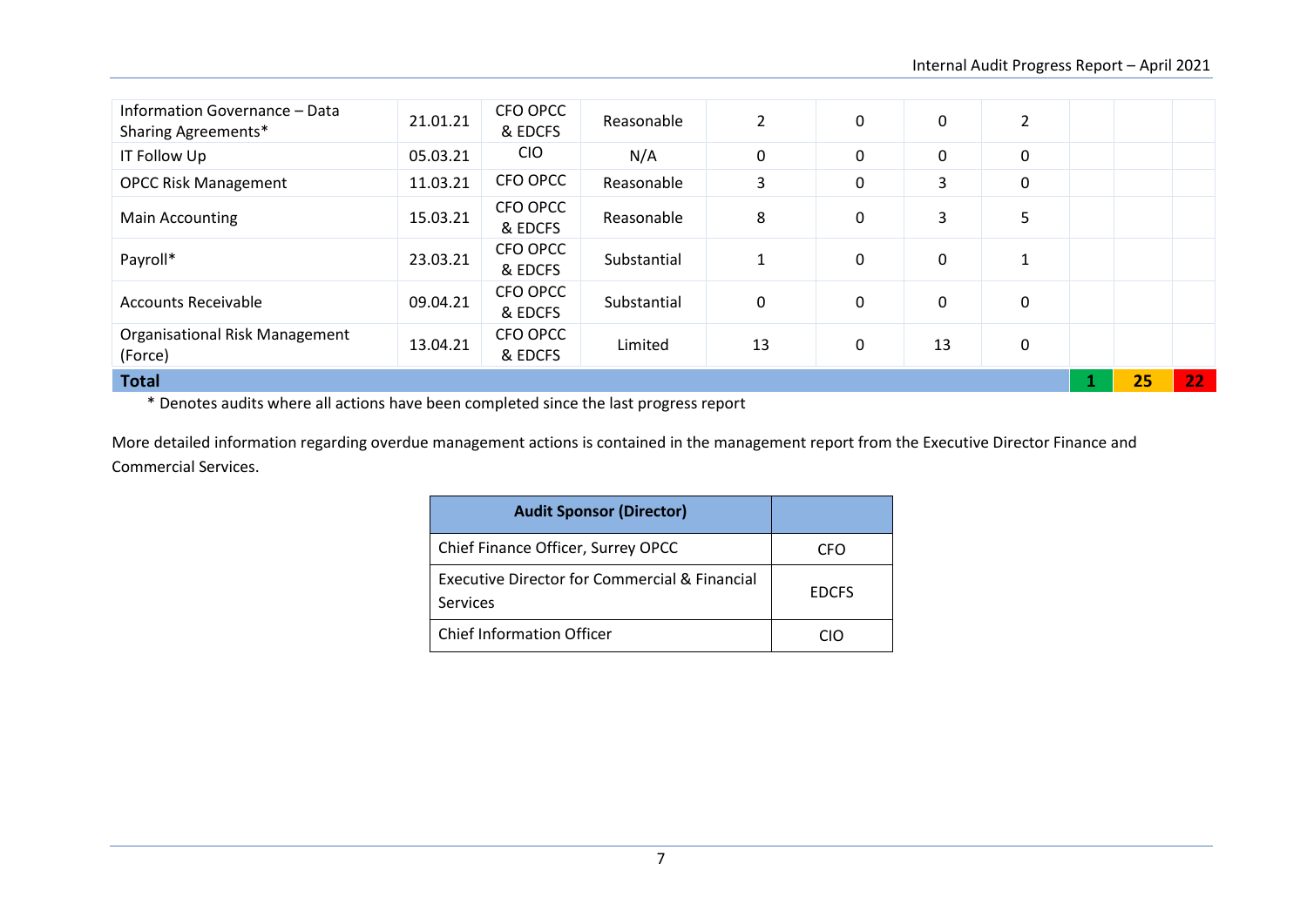# **4. Rolling Work Programme**

| <b>Audit Review</b>                                                                                                 | <b>Sponsor</b>      | <b>Scoping</b> | <b>Audit</b><br><b>Outline</b> | <b>Fieldwork</b> | <b>Draft</b><br><b>Report</b> | <b>Final</b><br><b>Report</b> | <b>Assurance</b><br><b>Opinion</b> | <b>Comment</b> |
|---------------------------------------------------------------------------------------------------------------------|---------------------|----------------|--------------------------------|------------------|-------------------------------|-------------------------------|------------------------------------|----------------|
| 2019-20 Joint Plan                                                                                                  |                     |                |                                |                  |                               |                               |                                    |                |
| <b>Commercial Unit</b>                                                                                              | CFO OPCC<br>& EDCFS | $\checkmark$   | ✓                              | $\checkmark$     | 08.07.20                      | 08.09.20                      | Limited                            |                |
| <b>Cyber Security</b><br>(also includes planned reviews of<br>security controls and network security<br>and access) | CFO OPCC<br>& EDCFS | $\checkmark$   | $\checkmark$                   | $\checkmark$     | 18.09.20                      | 07.10.20                      | Limited/Adequate                   |                |
| <b>Application Management</b>                                                                                       | CFO OPCC<br>& EDCFS | ✓              | ✓                              | $\checkmark$     | 13.08.20                      | 20.10.20                      | Limited                            |                |
| IT Business Continuity/Disaster<br><b>Recovery Planning</b>                                                         | CFO OPCC<br>& EDCFS | $\checkmark$   | ✓                              | $\checkmark$     | 06.11.20                      | 11.01.21                      | Limited                            |                |
| 2020-21                                                                                                             |                     |                |                                |                  |                               |                               |                                    |                |
| <b>Surrey Plan</b>                                                                                                  |                     |                |                                |                  |                               |                               |                                    |                |
| <b>Data Protection OPCC</b>                                                                                         | <b>CFO</b>          | $\checkmark$   | $\checkmark$                   | $\checkmark$     | 23.07.20                      | 07.08.20                      | Reasonable                         |                |
| <b>Independent Custody Visitors</b>                                                                                 | <b>CFO</b>          | $\checkmark$   | $\checkmark$                   | $\checkmark$     | 01.07.20                      | 03.07.20                      | Substantial                        |                |
| Risk Management - OPCC                                                                                              | <b>EDCFS</b>        | $\checkmark$   | $\checkmark$                   | $\checkmark$     | 10.03.21                      | 11.03.21                      | Reasonable                         |                |
| Risk Management - Force                                                                                             | CFO OPCC            | $\checkmark$   | $\checkmark$                   | $\checkmark$     | 09.02.21 13.04.21             |                               | Limited                            |                |
| Pro-active Fraud - procurement cards                                                                                | CFO OPCC<br>& EDCFS | ✓              | $\checkmark$                   | $\checkmark$     | 11.12.20                      | 21.01.21                      | N/A                                |                |
| <b>Estates Management</b>                                                                                           | CFO OPCC<br>& EDCFS | ✓              | $\checkmark$                   | $\checkmark$     | 21.10.20                      | 07.01.20                      | Limited                            |                |
| <b>Surrey Police Shared Audit Plan 2020-</b><br>21                                                                  |                     |                |                                |                  |                               |                               |                                    |                |
| <b>Main Accounting System</b>                                                                                       | CFO OPCC<br>& EDCFS | $\checkmark$   | ✓                              | $\checkmark$     | 25.01.21 15.03.21             |                               | Reasonable                         |                |
| <b>Imprest Accounts</b>                                                                                             | CFO OPCC<br>& EDCFS | ✓              | ✓                              | $\checkmark$     | 06.11.20                      | 16.11.20                      | Substantial                        |                |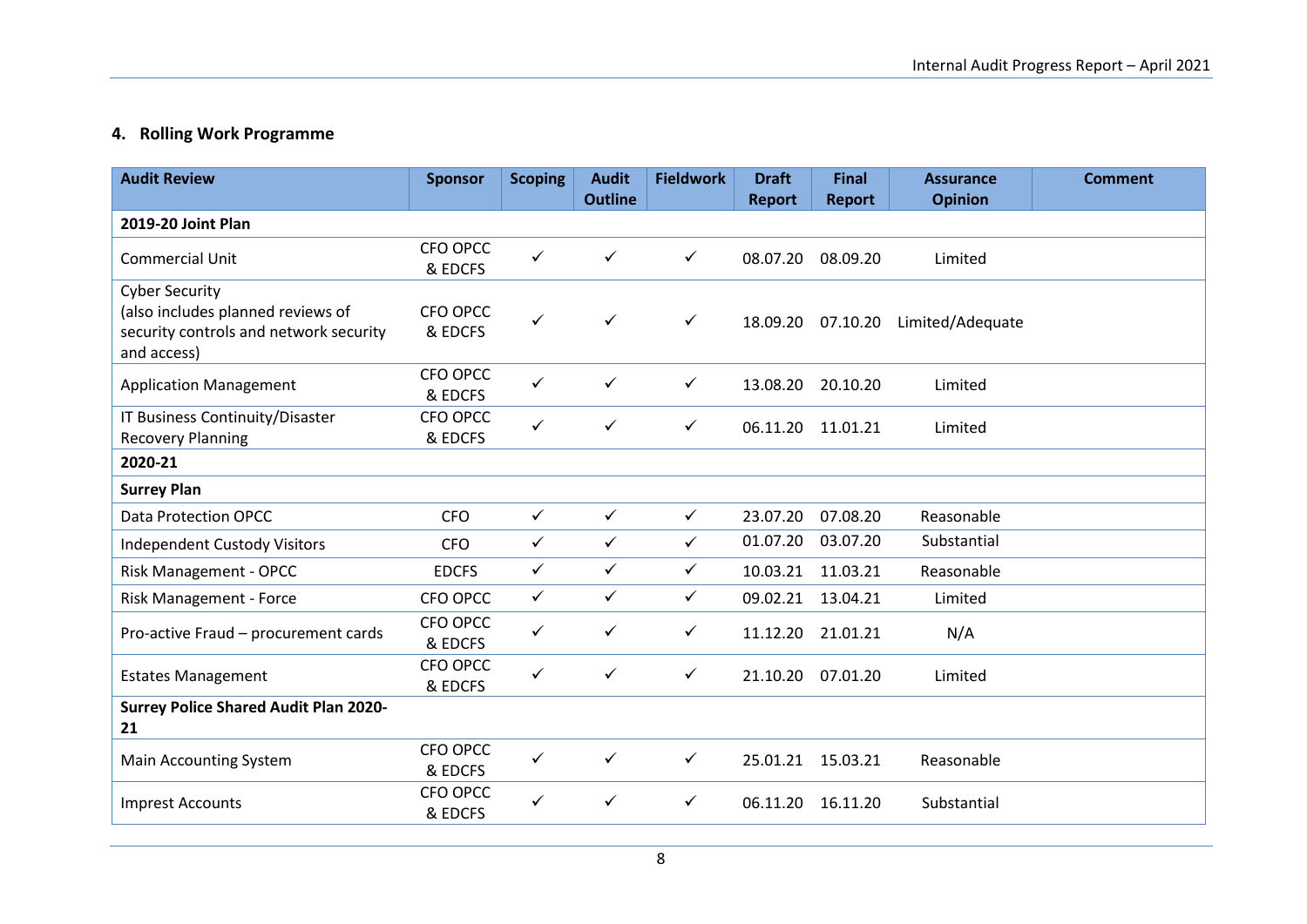| <b>Audit Review</b>                          | <b>Sponsor</b>      | <b>Scoping</b> | <b>Audit</b>   | <b>Fieldwork</b> | <b>Draft</b>  | <b>Final</b>  | <b>Assurance</b> | <b>Comment</b>                                                                                                |
|----------------------------------------------|---------------------|----------------|----------------|------------------|---------------|---------------|------------------|---------------------------------------------------------------------------------------------------------------|
|                                              |                     |                | <b>Outline</b> |                  | <b>Report</b> | <b>Report</b> | <b>Opinion</b>   |                                                                                                               |
| <b>Accounts Receivable</b>                   | CFO OPCC<br>& EDCFS | $\checkmark$   | $\checkmark$   | $\checkmark$     | 06.04.21      | 09.04.21      | Substantial      |                                                                                                               |
| <b>Accounts Payable</b>                      | CFO OPCC<br>& EDCFS | $\checkmark$   | $\checkmark$   | ✓                | 06.04.21      |               |                  |                                                                                                               |
| Pensions                                     | CFO OPCC<br>& EDCFS | $\checkmark$   | $\checkmark$   | $\checkmark$     |               |               |                  | Q4                                                                                                            |
| Payroll                                      | CFO OPCC<br>& EDCFS | $\checkmark$   | $\checkmark$   | ✓                | 09.03.21      | 23.03.21      | Substantial      |                                                                                                               |
| Recruitment                                  | CFO OPCC<br>& EDCFS | $\checkmark$   | $\checkmark$   | $\checkmark$     | 22.10.20      | 01.12.20      | Reasonable       |                                                                                                               |
| <b>Business Continuity</b>                   | CFO OPCC<br>& EDCFS | $\checkmark$   | $\checkmark$   | $\checkmark$     | 22.12.20      | 19.01.21      | Reasonable       |                                                                                                               |
| Joint Procurement                            | CFO OPCC<br>& EDCFS | $\checkmark$   | $\checkmark$   | $\checkmark$     | 29.09.20      | 13.11.20      | Reasonable       |                                                                                                               |
| Governance of Collaborative<br>Arrangements  | CFO OPCC<br>& EDCFS | $\checkmark$   | $\checkmark$   | $\checkmark$     | 25.11.20      | 01.12.20      | Substantial      |                                                                                                               |
| Follow Up (Commercial Unit 19/20)            | CFO OPCC<br>& EDCFS | N/A            | N/A            | ✓                |               |               |                  |                                                                                                               |
| <b>Assurance Mapping</b>                     | CFO OPCC<br>& EDCFS |                |                |                  |               |               |                  | Advice work as<br>needed                                                                                      |
| Information Governance/GDPR                  | CFO OPCC<br>& EDCFS | $\checkmark$   | $\checkmark$   | $\checkmark$     | 28.10.20      | 21.01.21      | Reasonable       | <b>Draft Reissued</b><br>9.12.20                                                                              |
| Monitoring, Assurance and Compliance<br>(IT) | <b>CIO</b>          | $\checkmark$   | $\checkmark$   | $\checkmark$     |               |               |                  | Q4                                                                                                            |
| IT Asset Management                          | <b>CIO</b>          | $\checkmark$   | $\checkmark$   | $\checkmark$     | 30.03.21      |               |                  | Q2 - Delays in<br>receiving information<br>required to finish the<br>fieldwork but draft<br>report now issued |
| <b>Security Controls</b>                     | <b>CIO</b>          | $\checkmark$   | $\checkmark$   | $\checkmark$     |               |               |                  | Q3 - Fieldwork<br>complete. Delay in                                                                          |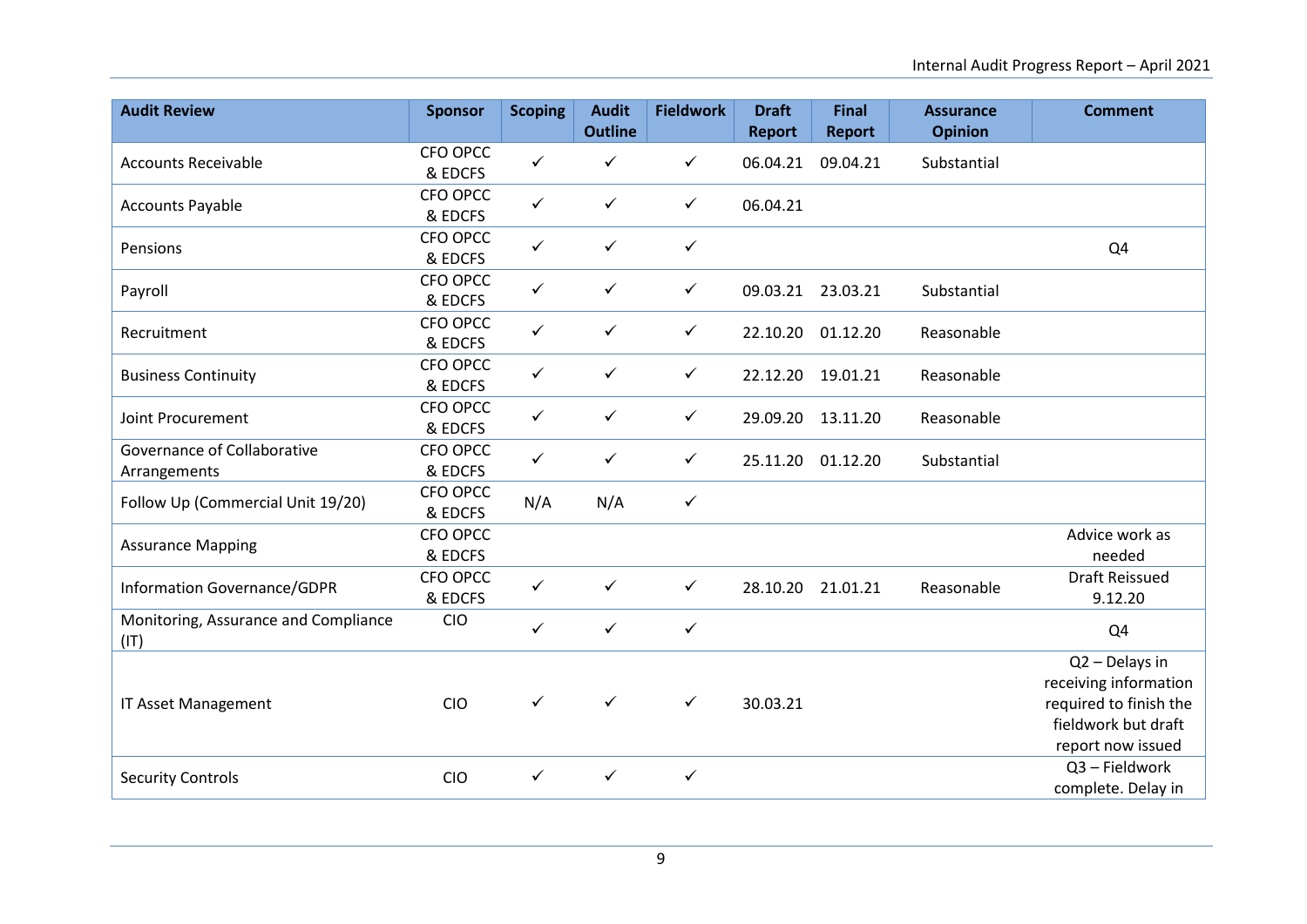| <b>Audit Review</b>                    | <b>Sponsor</b> | <b>Scoping</b> | <b>Audit</b>   | <b>Fieldwork</b> | <b>Draft</b>  | <b>Final</b> | <b>Assurance</b> | <b>Comment</b>       |                 |
|----------------------------------------|----------------|----------------|----------------|------------------|---------------|--------------|------------------|----------------------|-----------------|
|                                        |                |                | <b>Outline</b> |                  | <b>Report</b> | Report       | <b>Opinion</b>   |                      |                 |
|                                        |                |                |                |                  |               |              |                  | close meeting due to |                 |
|                                        |                |                |                |                  |               |              |                  | annual leave.        |                 |
|                                        |                |                |                |                  |               |              |                  | Q3 - Fieldwork       |                 |
| Data Classification/Data Governance    | <b>CIO</b>     |                | ✓              | $\checkmark$     |               |              |                  |                      | complete. Close |
|                                        |                |                |                |                  |               |              |                  | planned for mid to   |                 |
|                                        |                |                |                |                  |               |              |                  | late April           |                 |
|                                        |                |                |                | ✓                | 12.03.21      |              |                  | Q2-planned for Q3    |                 |
| Systems Lifecycle Support and Planning | <b>CIO</b>     |                |                |                  |               |              |                  | but brought forward  |                 |
| Follow up of 2019/20 IT reviews        | <b>CIO</b>     |                |                | $\checkmark$     | 22.02.21      | 05.03.21     | N/A              |                      |                 |

The following variations have been made to the 2020/21 internal audit plan since it was presented to the Joint Audit Committee in July 2020.

| Audit reviews removed from the plan       |                                                                                                  |
|-------------------------------------------|--------------------------------------------------------------------------------------------------|
| Project Management Practices, Reviews and | Removed from plan as follow up work was effectively carried out as part of the 2019/20 resource  |
| <b>Project Controls</b>                   | management` review. Time will be used for increased IT follow up activity                        |
| <b>Firearms Licencing</b>                 | Moved into the 2020/21 plan due to a new system being implemented.                               |
| ERP Pre go-live review of control maps    | Varied out of the plan due to delays in the programme.                                           |
| <b>ERP Transition Readiness</b>           | Varied out of the plan due to delays in the programme.                                           |
| <b>Estates Strategy and Disposals</b>     | Moved to 2021/22 plan to better align timing with stages in the Building for the Future Project. |
| <b>Contingency Time</b>                   | Unable to carry out the proposed review remotely.                                                |

| Audit reviews added to the plan |                                                                                                            |
|---------------------------------|------------------------------------------------------------------------------------------------------------|
| <b>Business Continuity</b>      | . Originally a Sussex only review, this has been moved into the shared plan as activity is jointly managed |